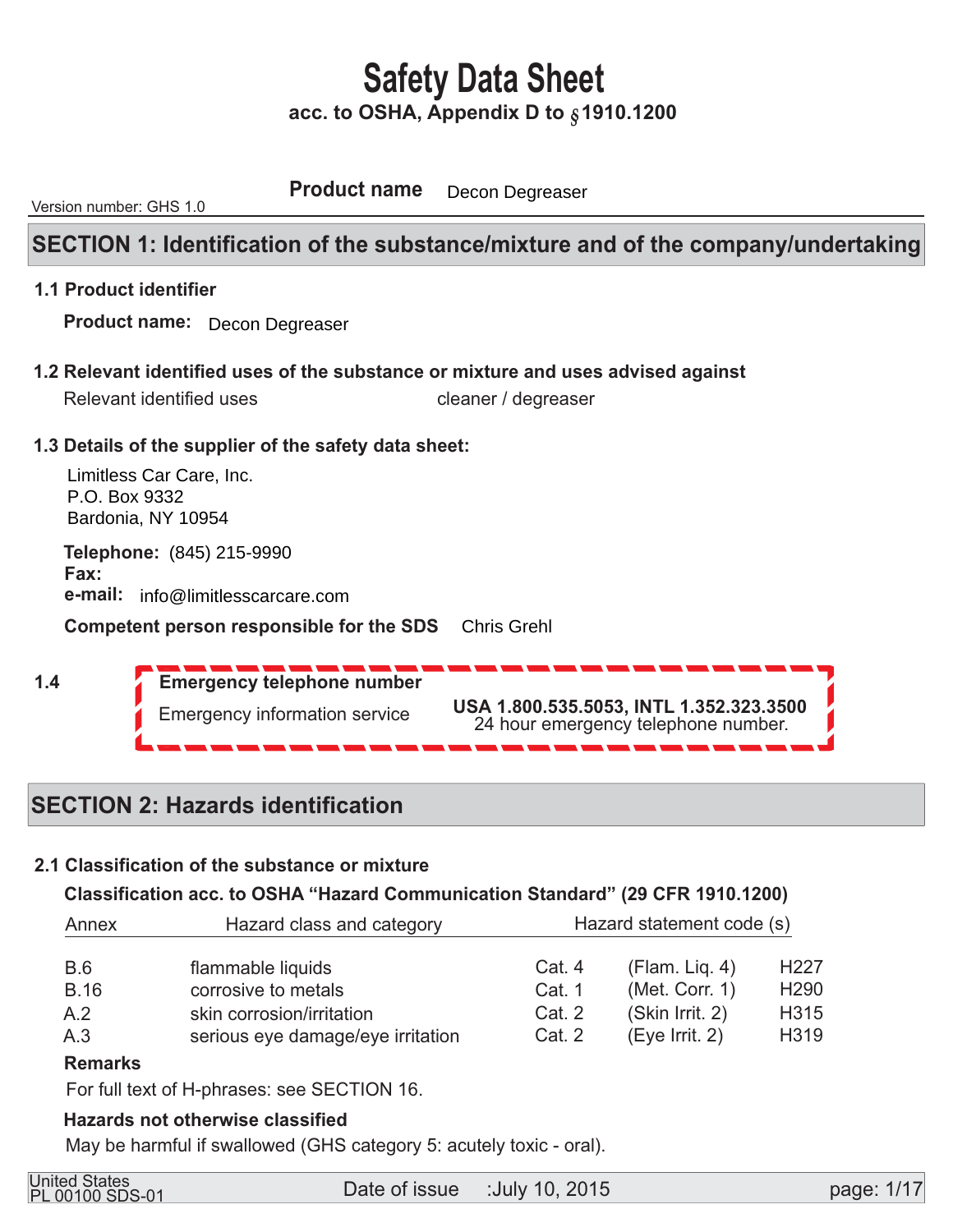**Product name** Decon Degreaser

Version number: GHS 1.0

 **The most important adverse physicochemical, human health and environmental effects** 

The product is combustible and can be ignited by potential ignition sources.

### **2.2 Label elements**

 **Labelling acc. to OSHA "Hazard Communication Standard" (29 CFR 1910.1200)** 

 **warning**  GHS05  **Signal word Pictograms** 

### **Hazard statements**

| H <sub>22</sub> 7 | Combustible liquid.            |
|-------------------|--------------------------------|
| H <sub>290</sub>  | May be corrosive to metals.    |
| H315              | Causes skin irritation.        |
| H319              | Causes serious eye irritation. |

### **Precautionary statements**

### **Precautionary statements - prevention**

 Keep away from heat, hot surfaces, sparks, open flames and other ignition sources. No smoking. Wear protective gloves/protective clothing/eye protection/face protection.

### **Precautionary statements - response**

 IF IN EYES: rinse cautiously with water for several minutes. Remove contact lenses, if present and easy to do. Continue rinsing.

IF eye irritation persists: get medical advice/attention.

In case of fire: Use sand, carbon dioxide or powder extinguisher to extinguish.

Absorb spillage to prevent material damage.

### **Precautionary statements - disposal**

Dispose of contents/container to industrial combustion plant.

### Hazardous ingredients for labelling **potassium hydroxide**

### **2.3 Other hazards**

This material is combustible, but will not ignite readily.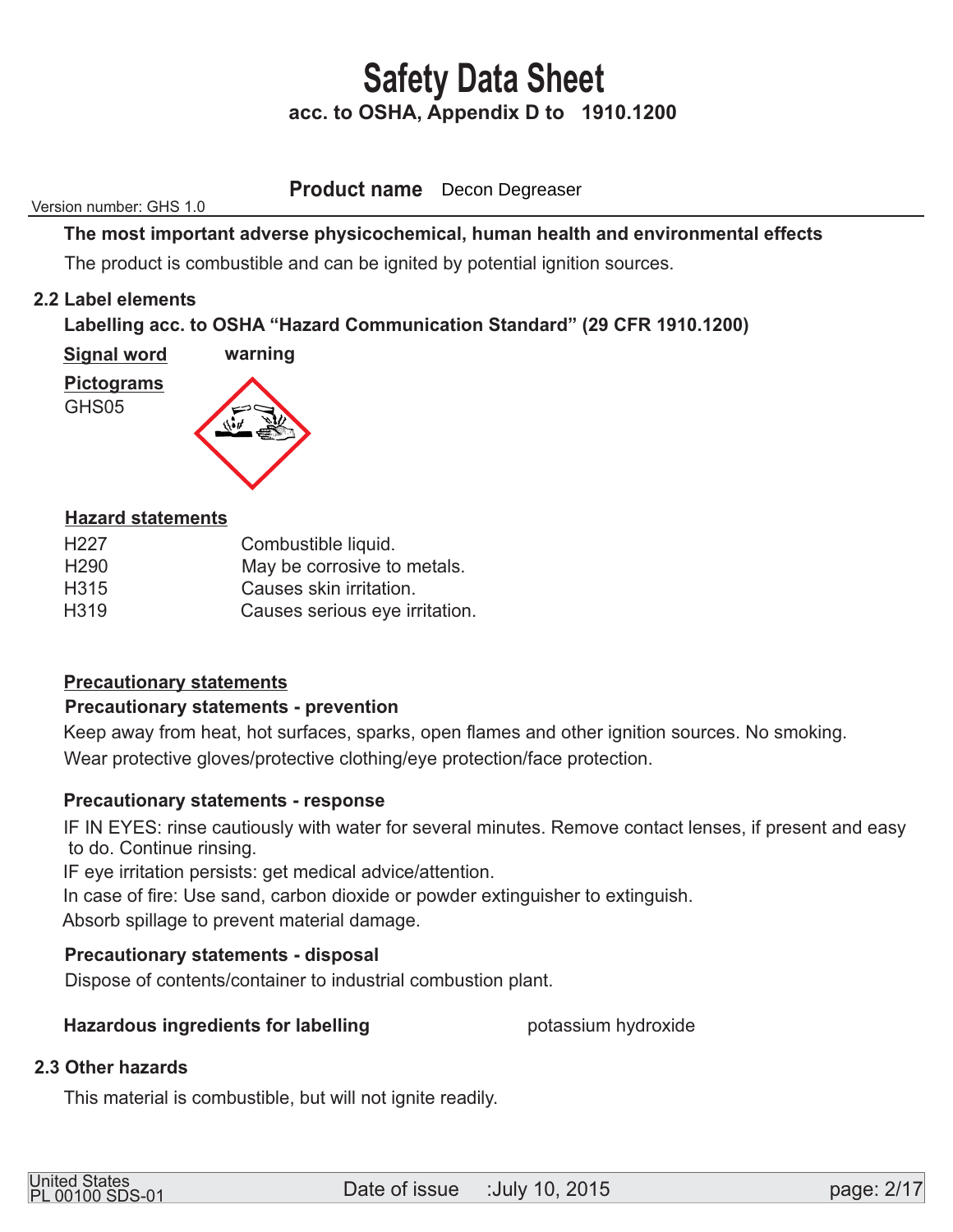**Product name** Decon Degreaser

Version number: GHS 1.0

### **SECTION 3: Composition / information on ingredients**

### **3.1 Substance**

not relevant (mixture)

### **3.2 Mixtures**

#### **Description of the mixture**

| Name of substance                  | identifier                | $Wt\%$     |                                           | <b>Hazard class and category</b>                                                               |                                                                      | <b>Pictograms</b> |
|------------------------------------|---------------------------|------------|-------------------------------------------|------------------------------------------------------------------------------------------------|----------------------------------------------------------------------|-------------------|
| sodium<br>dodecylbenzenesulfonate  | CAS No.<br>25155-30-0     | $10 - 525$ | A.10                                      | Acute Tox, 4                                                                                   | H302                                                                 |                   |
| ethylene glycol<br>monobutyl ether | CAS No.<br>$111 - 76 - 2$ | $1 - 5$    | B.6<br>A.10<br>A.1D<br>A.11<br>A.2<br>A.3 | Flam. Liq. 4<br>Acute Tox, 4<br>Acute Tox, 4<br>Acute Tox, 4<br>Skin Irrit. 2<br>Eye Irrit. 2A | H <sub>227</sub><br>H <sub>302</sub><br>H312<br>H332<br>H315<br>H319 |                   |
| potassium hydroxide                | CAS No.<br>1310-58-3      | $1 - 5$    | <b>B.16</b><br>A.10<br>A.2<br>A.3         | Met. Corr. 1<br>Acute Tox, 4<br>Skin Corr. 1A<br>Eye Dam. 1                                    | H <sub>290</sub><br>H302<br>H314<br>H318                             | 后果                |

For full text of abbreviations: see SECTION 16.

### **SECTION 4: First aid measures**

### **4.1 Description of first aid measures**

#### **General notes**

 Do not leave affected person unattended. Remove victim out of the danger area. Keep affected person warm, still and covered. Take off immediately all contaminated clothing. In all cases of doubt, or when symptoms persist, seek medical advice. In case of unconsciousness place person in the recovery position. Never give anything by mouth.

### **Following inhalation**

Provide fresh air.

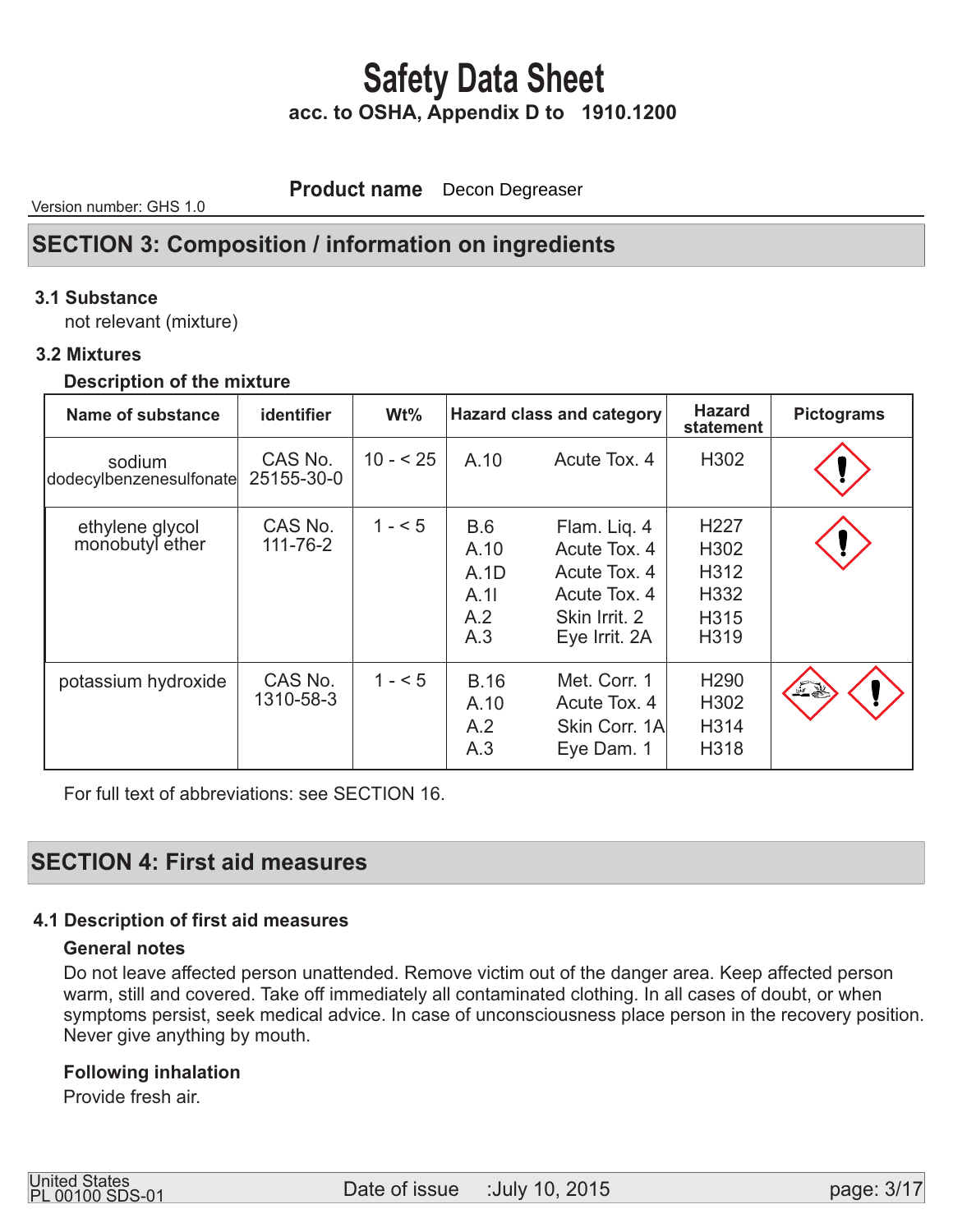### **Product name** Decon Degreaser

Version number: GHS 1.0

### **Following skin contact**

 After contact with skin, take off immediately all contaminated clothing, and wash immediately with plenty of water.

### **Following eye contact**

 Irrigate copiously with clean, fresh water, holding the eyelids apart. Remove contact lenses, if present and easy to do. Continue rinsing.

### **Following ingestion**

Rinse mouth with water (only if the person is conscious). Do NOT induce vomiting.

### **SECTION 5: Firefighting measures**

### **5.1 Extinguishing media**

### **Suitable extinguishing media**

water spray, alcohol resistant foam, BC-powder, carbon dioxide (CO2)

### **Unsuitable extinguishing media**

water jet

#### **5.2 Special hazards arising from the substance or mixture**

 In case of insufficient ventilation and/or in use, may form flammable/explosive vapor-air mixture. Solvent vapors are heavier than air and may spread along floors. Places which are not ventilated, e.g. unventila ted below ground level areas such as trenches, conduits and shafts, are particularly prone to the presence of flammable substances or mixtures. Corrosive to metals.

#### **Hazardous combustion products**

nitrogen oxides (NOx), carbon monoxide (CO), carbon dioxide (CO2)

#### **5.3 Advice for firefighters**

 In case of fire and/or explosion do not breathe fumes. Co-ordinate firefighting measures to the fire surroun dings. Do not allow firefighting water to enter drains or water courses. Collect contaminated firefighting water separately. Fight fire with normal precautions from a reasonable distance.

### **SECTION 6: Accidental release measures**

### **6.1 Personal precautions, protective equipment and emergency procedures**

### **For non-emergency personnel**

Remove persons to safety.

### **For emergency responders**

Wear breathing apparatus if exposed to vapors/dust/aerosols/gases.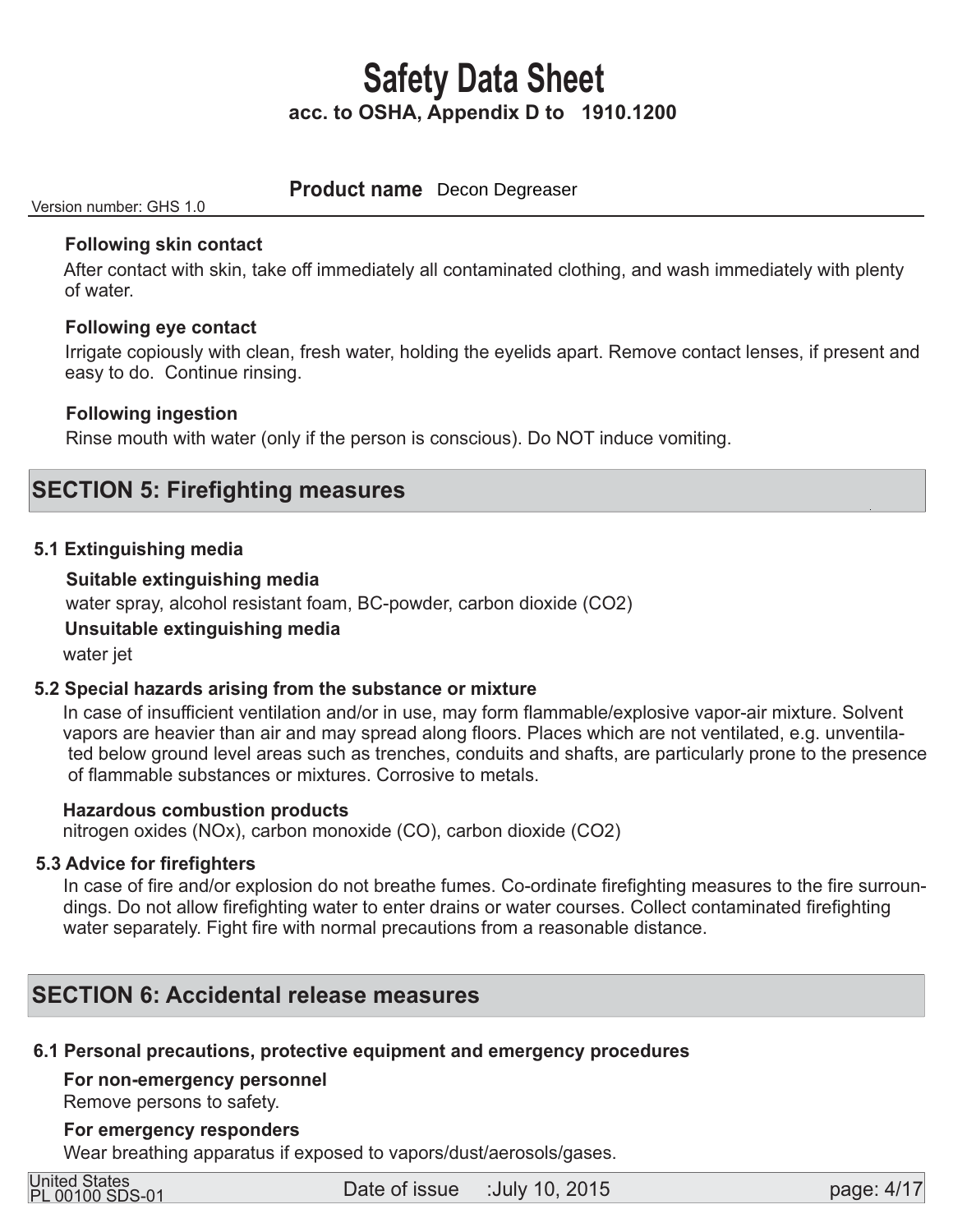### **Product name** Decon Degreaser

### Version number: GHS 1.0

### **6.2 Environmental precautions**

Keep away from drains, surface and ground water. Retain contaminated washing water and dispose it.

### **6.3 Methods and material for containment and cleaning up**

 **Advices on how to contain a spill** Covering of drains.

#### **Advices on how to clean up a spill**

Wipe up with absorbent material (e.g. cloth, fleece). Collect spillage (sawdust, kieselgur (diatomite), sand universal binder).

 **Appropriate containment techniques** 

Use of adsorbent materials.

### **Other information relating to spills and releases**

Place in appropriate containers for disposal. Ventilate affected area.

#### **Reference to other sections**

Hazardous combustion products: see section 5. Personal precautions: see section 8. Incompatible materials: see section 10. Disposal considerations: see section 13.

### **SECTION 7: Handling and storage**

### **7.1 Precautions for safe handling**

#### **Recommendations**

#### **Measures to prevent fire as well as aerosol and dust generation**

 Use local and general ventilation. Avoidance of ignition sources. Keep away from sources of ignition - No smoking. Take precautionary measures against static discharge. Use only in well-ventilated areas. Due to danger of explosion, prevent leakage of vapours into cellars, flues and ditches. Ground/bond container and receiving equipment. Use explosion-proof electrical/ventilating/lighting equipment. Use only non sparking tools.

#### **Warning**

 Places which are not ventilated, e.g. unventilated below ground level areas such as trenches, conduits and shafts, are particularly prone to the presence of flammable substances or mixtures. Vapors are heavier than air, spread along floors and form explosive mixtures with air. Vapors may form explosive mixtures with air.

#### **Handling of incompatible substances or mixtures**

Do not mix with acids.

### **Advice on general occupational hygiene**

 Wash hands after use. Do not to eat, drink and smoke in work areas. Remove contaminated clothing and protective equipment before entering eating areas. Never keep food or drink in the vicinity of chemicals. Never place chemicals in containers that are normally used for food or drink. Keep away from food, drink and animal feedingstuffs.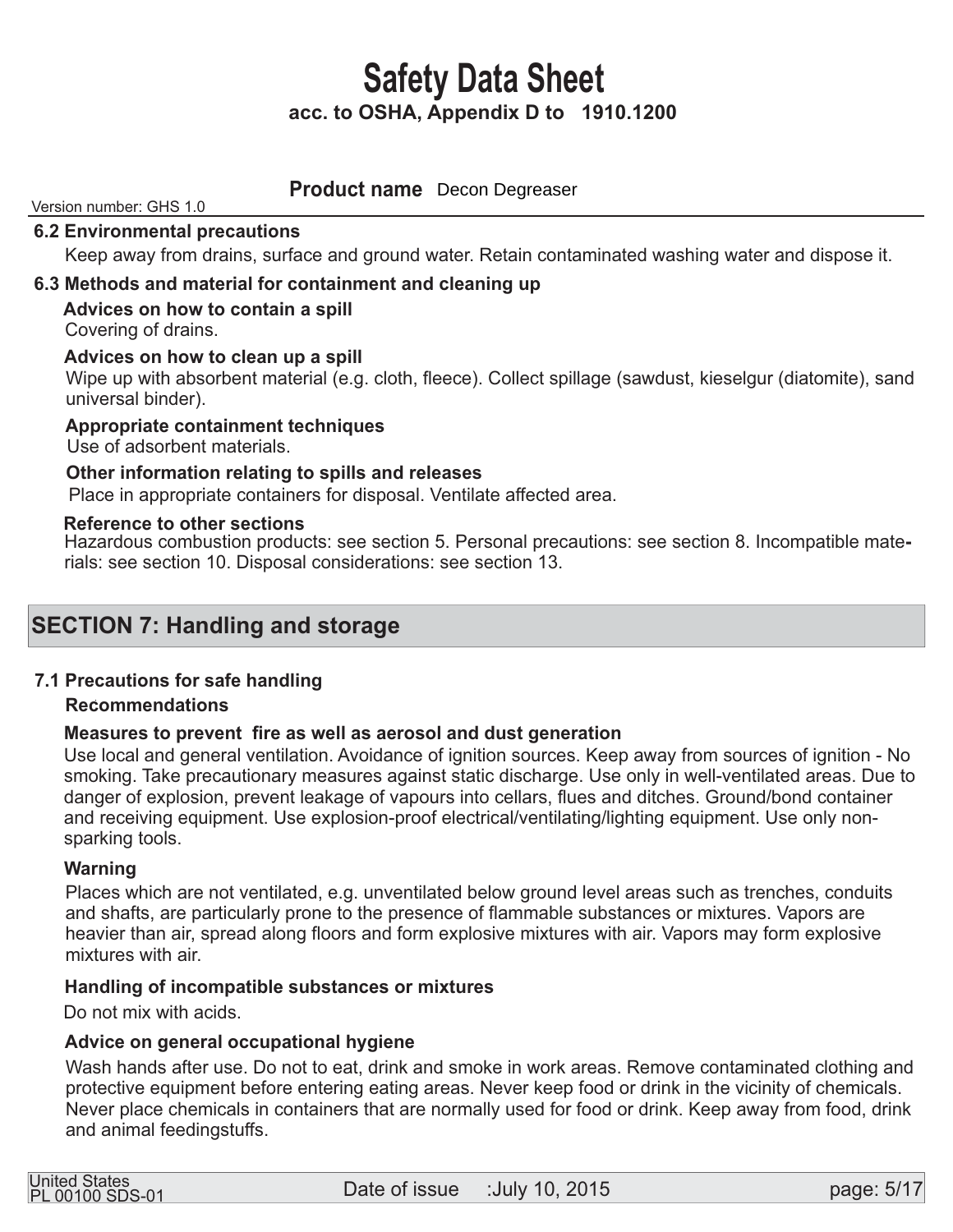### **Product name** Decon Degreaser

Version number: GHS 1.0

### **7.2 Conditions for safe storage, including any incompatibilities**

### **Managing of associated risks**

### **Explosive atmospheres**

 Keep container tightly closed and in a well-ventilated place. Use local and general ventilation. Keep cool. Protect from sunlight.

### **Corrosive conditions**

Store in corrosive resistant container with a resistant inner liner.

### **Flammability hazards**

 Keep away from sources of ignition - No smoking. Keep away from heat, hot surfaces, sparks, open flames and other ignition sources. No smoking. Take precautionary measures against static discharge. Protect from sunlight.

### **Incompatible substances or mixtures**

observe compatible storage of chemicals.

#### **Control of the effects**

 **Protect against external exposure, such as**  frost

#### **Consideration of other advice**

#### **Ventilation requirements**

Use local and general ventilation. Ground/bond container and receiving equipment.

### **Packaging compatibilities**

Only packagings which are approved (e.g.acc. to ADR) may be used.

### **7.3 Specific end use(s)**

See section 16 for a general overview.

### **SECTION 8: Exposure controls / personal protection**

### **8.1 Control parameters**

 **National limit values** 

### **Occupational exposure limit values(Workplace Exposure Limits)**

| $\mathsf{Coun}$<br>try | Name of agent   | <b>CAS No</b>  | <b>Identifier</b> | TWA<br>[ppm] | TWA,<br>$\lceil \text{mg/m}^3 \rceil$ | STEL STEL<br>[ppm] [mg/m <sup>3</sup> ] | <b>Source</b> |
|------------------------|-----------------|----------------|-------------------|--------------|---------------------------------------|-----------------------------------------|---------------|
| US                     | 2-butoxyethanol | $111 - 76 - 2$ | PEL               | 50           | 240                                   |                                         | 29 CFR OSHA   |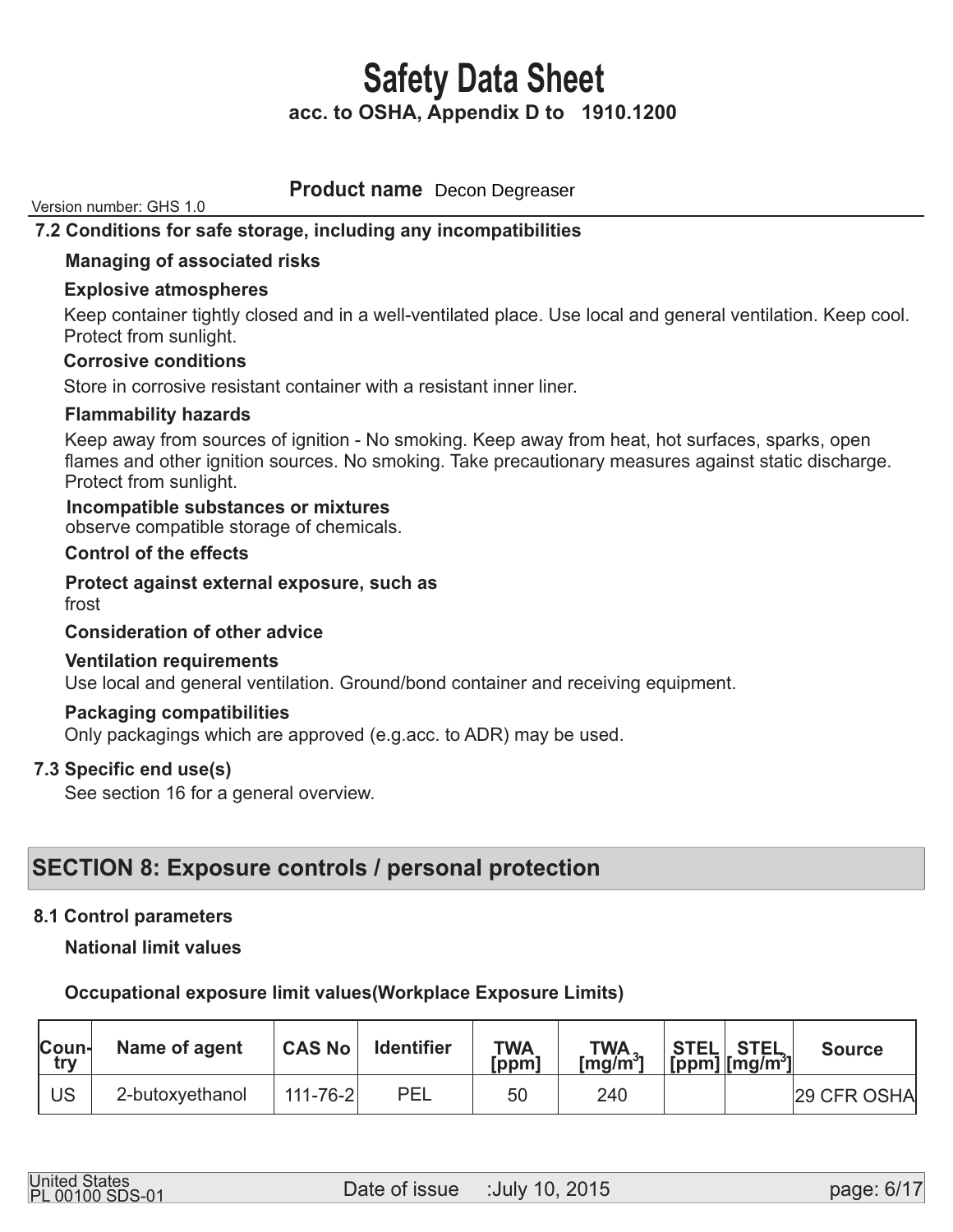|                                | <b>Product name</b> Decon Degreaser                                                                                                                      |
|--------------------------------|----------------------------------------------------------------------------------------------------------------------------------------------------------|
| Version number: GHS 1.0        |                                                                                                                                                          |
| <b>Notation</b><br><b>STEL</b> | Short-term exposure limit: a limit value above which exposure should not occur and which is<br>related to a 15-minute period unless otherwise specified. |
| <b>TWA</b>                     | Time-weighted average (long-term exposure limit): measured or calculated in relation to a<br>reference period of 8 hours time-weighted average.          |
| No data available.             | Relevant DNELs/DMELs/PNECs and other threshold levels                                                                                                    |
| 8.2 Exposure controls          |                                                                                                                                                          |

 **Appropriate engineering controls**  General ventilation.

### **Individual protection measures (personal protective equipment)**

 **Eye/face protection** 

Wear eye/face protection.

### **Skin protection**

### **Hand protection**

 Wear suitable gloves. Chemical protection gloves are suitable, which are tested according to EN 374. Check leaktightness / impermeability prior to use. In the case of wanting to use the gloves again, clean them before taking off and air them well. For special purposes, it is recommended to check the resistance to chemicals of the protective gloves mentioned above together with the supplier of these gloves.

#### **Other protection measures**

 Take recovery periods for skin regeneration. Preventive skin protection (barrier creams / ointments) is recommended. Wash hands thoroughly after handling.

#### **Respiratory protection**

In case of inadequate ventilation wear respiratory protection.

#### **Environmental exposure controls**

 Use appropriate container to avoid environmental contamination. Keep away from drains, surface and ground water.

### **SECTION 9: Physical and chemical properties**

### **9.1 Information on basic physical and chemical properties**

### **Appearance**

| <b>Physical state</b> | $:$ Liquid. |
|-----------------------|-------------|
| Color                 | ∶ Yellow    |
| Odor                  | : Strong.   |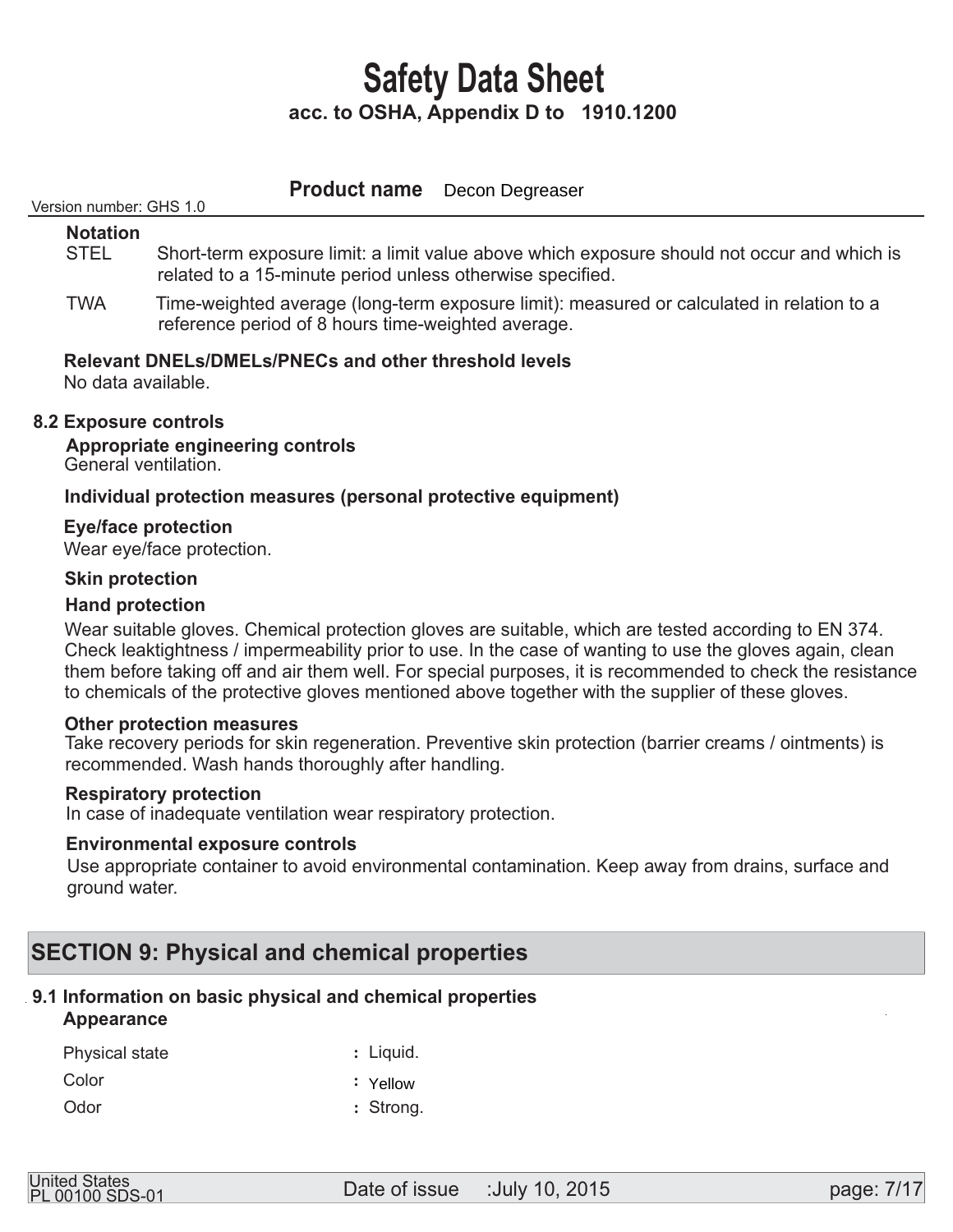| Version number: GHS 1.0                 | <b>Product name</b> Decon Degreaser |
|-----------------------------------------|-------------------------------------|
| Other physical and chemical parameters  |                                     |
| pH (value)                              | : 13.6 at $25^{\circ}$ C (base)     |
| Melting point / freezing point          | : not determined                    |
| Initial boiling point and boiling range | $: 100^{\circ}$ C                   |
| Flash point                             | : 67 °C at 1,013 hPa (closed cup)   |
| Evaporation rate                        | : not determined                    |
| Flammability (solid, gas)               | : not relevant (fluid)              |
| <b>Explosive limits</b>                 | : not determined                    |
| Vapor pressure                          | : 31.69 hPa at 25 $^{\circ}$ C      |
| Density                                 | : 1.05 g/cm <sup>3</sup> at 25 °C   |
| Solubility(ies)                         | : not determined                    |
| Partition coefficient                   |                                     |
| n-octanol/water (log KOW)               | : This information is not available |
| Auto-ignition temperature               | $:230^{\circ}$ C                    |
| Viscosity                               | : not determined                    |
| <b>Explosive properties</b>             | : none                              |
| Oxidizing properties                    | : none                              |
|                                         |                                     |

### **SECTION 10: Stability and reactivity**

### **10.1 Reactivity**

 Concerning incompatibility: see below "Conditions to avoid" and "Incompatible materials". The mixture contains reactive substance(s): risk of ignition, corrosive to metals

### **if heated**

risk of ignition

### **Chemical stability 10.2**

See below "Conditions to avoid"

### **Possibility of hazardous reactions 10.3**

No known hazardous reactions.

### **10.4 Conditions to avoid**

Keep away from heat, hot surfaces, sparks, open flames and other ignition sources. No smoking.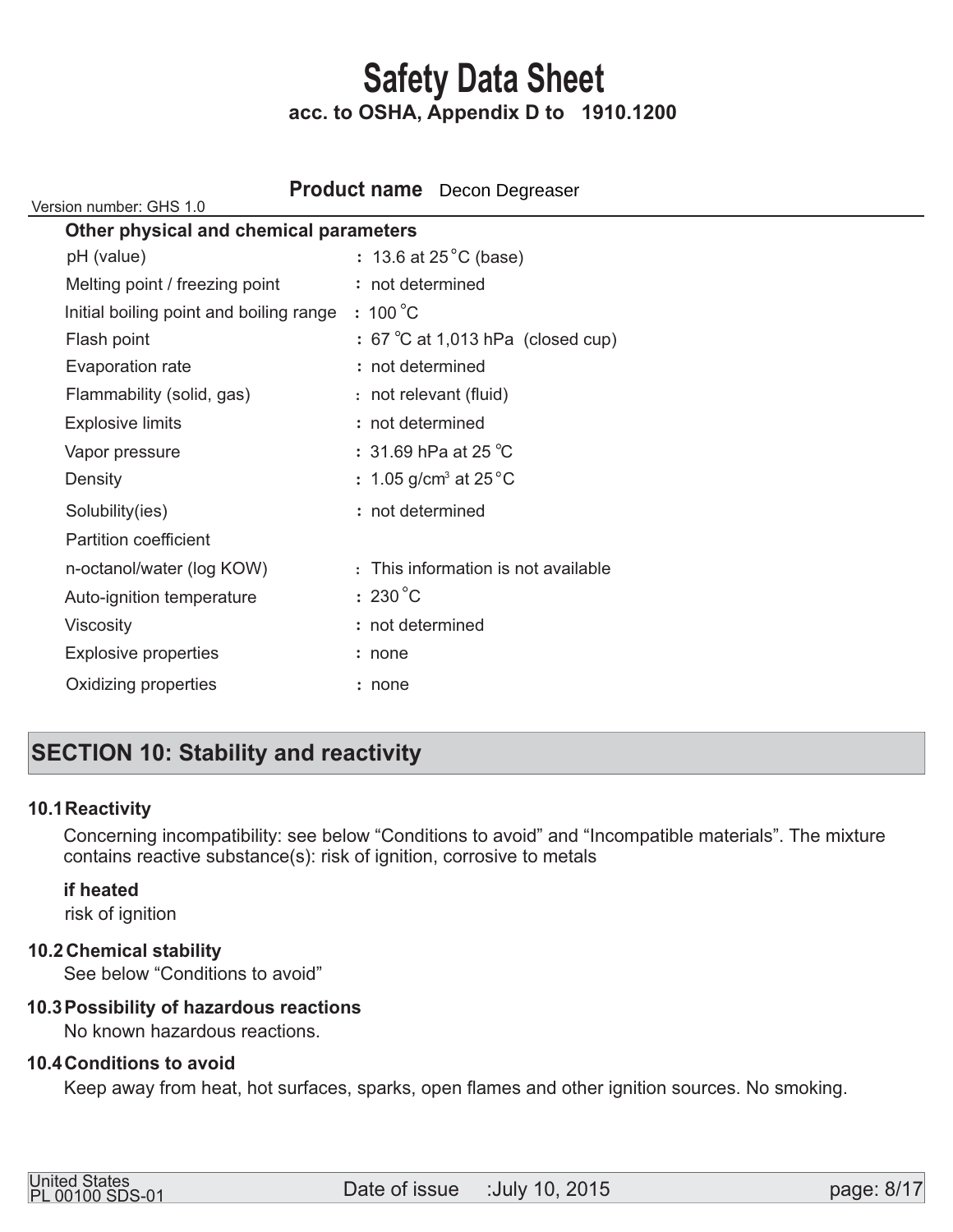### **Product name** Decon Degreaser

Version number: GHS 1.0

### **Hints to prevent fire or explosion**

 Use explosion-proof electrical/ventilating/lighting equipment. Use only non-sparking tools. Take precautio nary measures against static discharge.

### **Physical stresses which might result in a hazardous situation and have to be avoided**  strong shocks

### **Incompatible materials 10.5**

There is no additional information.

#### **Release of flammable materials with**

light metals (due to the release of hydrogen in an acid/alkaline medium)

### **Hazardous decomposition products**

Reasonably anticipated hazardous decomposition products produced as a result of use, storage, spill and heating are not known. Hazardous combustion products: see section 5

### **SECTION 11: Toxicological information**

### **Information on toxicological effects 11.1**

Test data are not available for the complete mixture.

#### **Classification procedure**

The method for classification of the mixture is based on ingredients of the mixture (additivity formula)

### **Classification acc. to OSHA "Hazard Communication Standard" (29 CFR 1910.1200)**

not relevant

#### **Acute toxicity**

Shall not be classified as acutely toxic.

### **Acute toxicity of components of mixture**

| Name of substance               | <b>CAS No</b>  | <b>Exposure route</b> | <b>ATE</b> |
|---------------------------------|----------------|-----------------------|------------|
| sodium dodecylbenzenesulfonate  | 25155-30-0     | oral                  | 438        |
| ethylene glycol monobutyl ether | $111 - 76 - 2$ | oral                  | 1,746      |
| ethylene glycol monobutyl ether | $111 - 76 - 2$ | dermal                | 1,100      |
| ethylene glycol monobutyl ether | $111 - 76 - 2$ | inhalation: vapor     | 11         |
| potassium hydroxide             | 1310-58-3      | oral                  | 333        |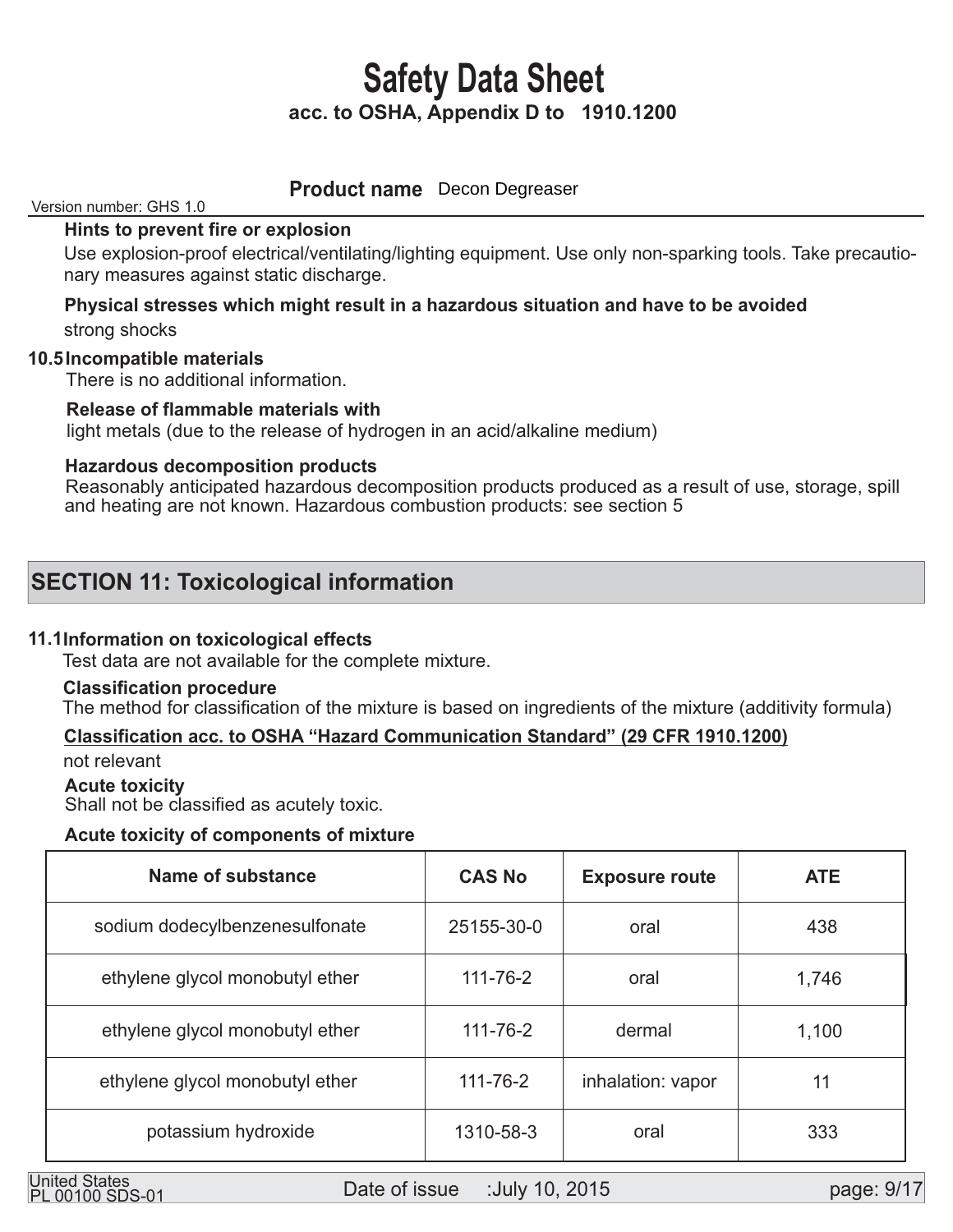#### **Name of substance Name acc. to inventory**  trisodium nitrilotriacetate **CAS No Nitrilotriacetic**  acid, salts **Remarks wt% Number Classification** Volume 73 2B 0.491 Shall not be classified as germ cell mutagenic, carcinogenic nor as a reproductive toxicant.  **Skin corrosion / irritation Serious eye damage/eye irritation Respiratory or skin sensitization Summary of evaluation of the CMR propertie**  Cause skin irritation. Causes serious eye irritation. Shall not be classified as a respiratory or skin sensitizer  **Carcinogenicity**  National Toxicology Program (United States) none of the ingredients are listed IARC Monographs 2B Possibly carcinogenic to humans. **Legend**  Version number: GHS 1.0 **Product name** Decon Degreaser

### **Specific target organ toxicity (STOT)**

Shall not be classified as a specific target organ toxicant.

#### **Aspiration hazard**

Shall not be classified as presenting an aspiration hazard.

### **SECTION 12: Ecological information**

#### **12.1 Toxicity**

 **Aquatic toxicity (acute)** 

Shall not be classified as hazardous to the aquatic environment.

### **Aquatic toxicity (acute) of components of the mixture**

| <b>Name of substance</b>           | <b>CAS No</b>  | <b>Endpoint</b>   | <b>Value</b> | <b>Species</b>           | <b>Exposure time</b> |
|------------------------------------|----------------|-------------------|--------------|--------------------------|----------------------|
| ethylene glycol<br>monobutyl ether | $111 - 76 - 2$ | <b>LC50</b>       | $1,474$ mg/l | fish                     | 96 hours             |
| ethylene glycol<br>monobutyl ether | $111 - 76 - 2$ | <b>EC50</b>       | 1,550 mg/l   | aquatic<br>invertebrates | 48 hours             |
| ethylene glycol<br>monobutyl ether | $111 - 76 - 2$ | ErC <sub>50</sub> | $1,840$ mg/l | algae                    | 72 hours             |

Date of issue :July 10, 2015 United States PL 00100 SDS-01

page: 10/1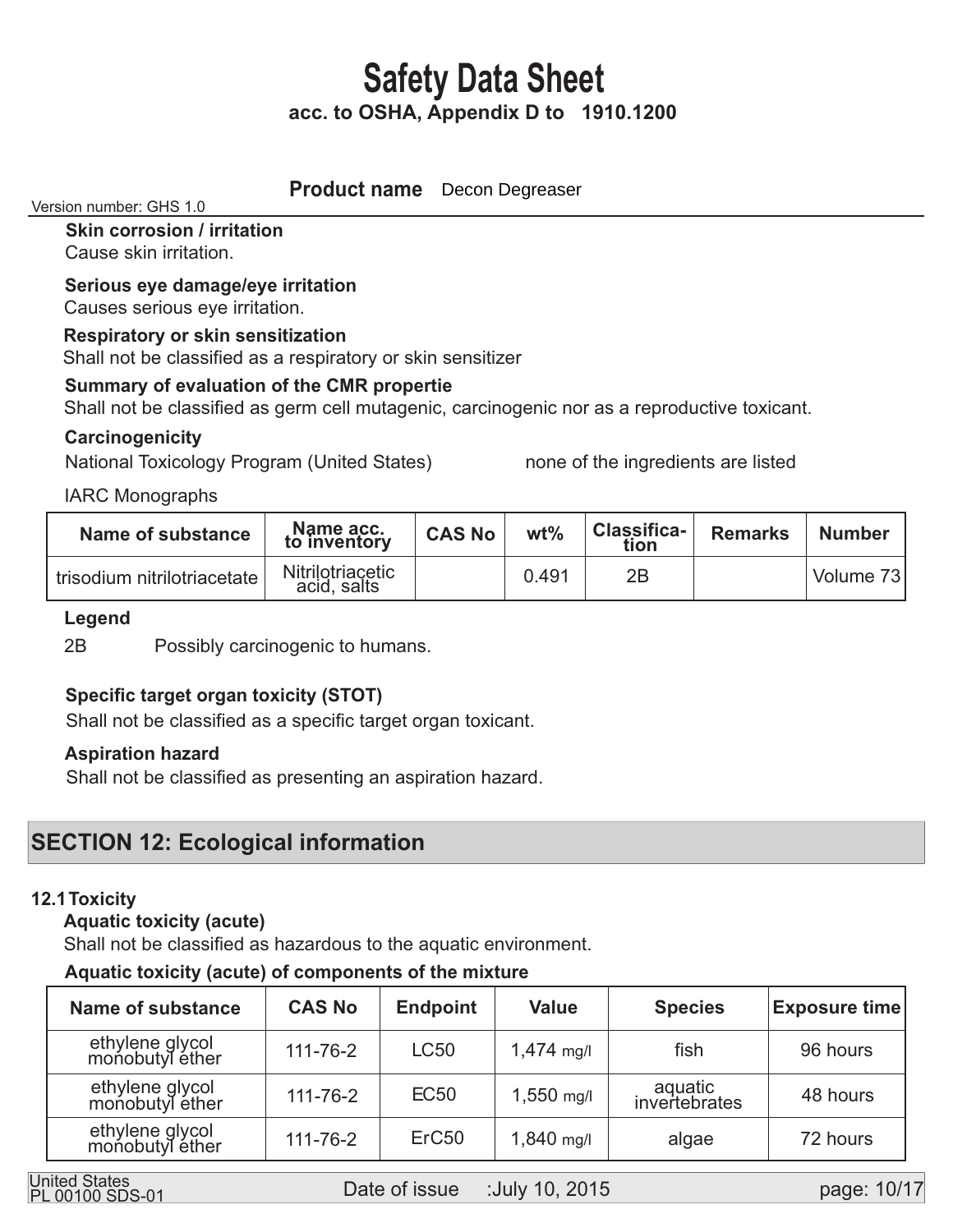### **Product name** Decon Degreaser

Version number: GHS 1.0

 **Aquatic toxicity (chronic)** 

### **Aquatic toxicity (chronic) of components of the mixture**

| Name of substance                  | <b>CAS No</b> | <b>Endpoint</b> | Value    | <b>Species</b>           | <b>Exposure time</b> |
|------------------------------------|---------------|-----------------|----------|--------------------------|----------------------|
| ethylene glycol<br>monobutyl ether | 111-76-2      | <b>EC50</b>     | 297 mg/l | aquatic<br>invertebrates | 21 <sub>d</sub>      |

### **12.2 Process of degradability**

Data are not available.

### **Degradability of components of the mixture**

| Name of substance                  | <b>CAS No</b>  | <b>Process</b>            | Degradation rate | Time |
|------------------------------------|----------------|---------------------------|------------------|------|
| ethylene glycol<br>monobutyl ether | $111 - 76 - 2$ | carbon dioxide generation | 18.3%            | 3 d  |

### **12.3 Bioaccumulative potential**

Data are not available.

### **Bioaccumulative potential of components of the mixture**

| Name of substance                  | <b>CAS No</b>  | <b>BCF</b> | Log KOW | BOD5/COD |
|------------------------------------|----------------|------------|---------|----------|
| ethylene glycol<br>monobutyl ether | $111 - 76 - 2$ |            | 0.81    |          |

### **12.4 Mobility in soil**

Data are not available.

### **12.5 Results of PBT and vPvB assessment**

Data are not available.

### **12.6 Other adverse effects**

Data are not available.

## **SECTION 13: Disposal considerations**

### **Waste treatment methods 13.1**

 **Waste treatment-relevant information**  Solvent reclamation/regeneration.

### **Sewage disposal-relevant information**

 Do not empty into drains. Avoid release to the environment. Refer to special instructions / safety data sheets.

| <b>United States</b> |                        |
|----------------------|------------------------|
|                      | <b>PL 00100 SDS-01</b> |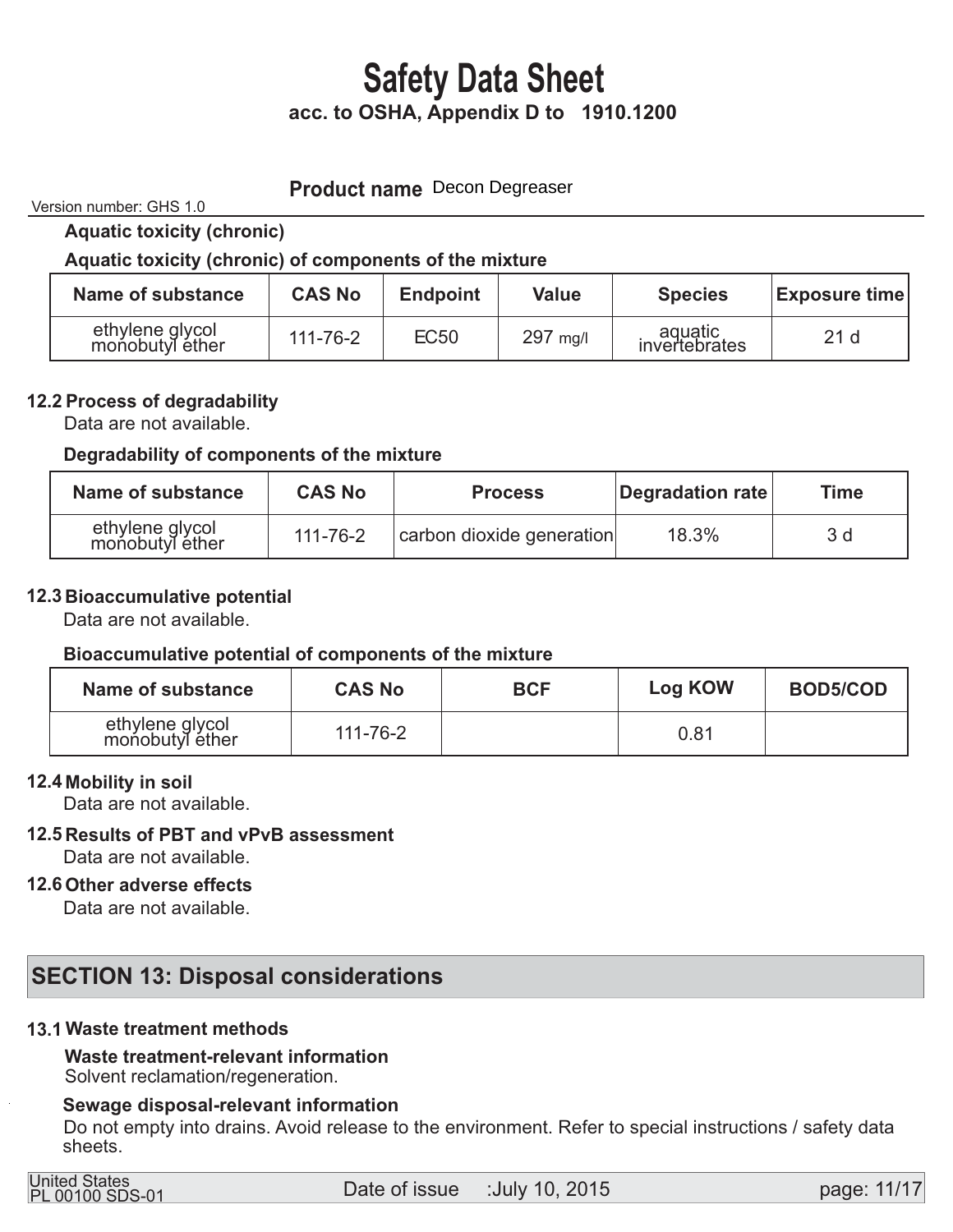### **Product name** Decon Degreaser

Version number: GHS 1.0

### **Waste treatment of containers / packages**

**SECTION 14: Transport information**

 Completely emptied packages can be recycled. Handle contaminated packages in the same way as the substance itself.

#### **13.2 Remarks**

 Please consider the relevant national or regional provisions. Waste shall be separated into the categories that can be handled separately by the local or national waste management facilities.

## **14.6 Special precautions for user**  There is no additional information. The cargo is not intended to be carried in bulk.  **Transport of dangerous goods by road or rail (49 CFR US DOT)**  Index number 1760 Class 8 Proper shipping name Corrosive liquid, n.o.s. Packing group III 14.7 Transport in bulk according to Annex II of MARPOL 73/78 and the IBC Code **Information for each of the UN Model Regulations 14.8 14.1** UN number **1760 14.2** UN proper shipping name **CORROSIVE LIQUID, N.O.S.** Class 8 (corrosive substances) III (substance presenting low danger) hone (non-environmentally hazardous acc. to the dangerous goods regulations) **14.3** Transport hazard class(es) **Hazardous constituents potassium hydroxide 14.4 14.5** Environmental hazards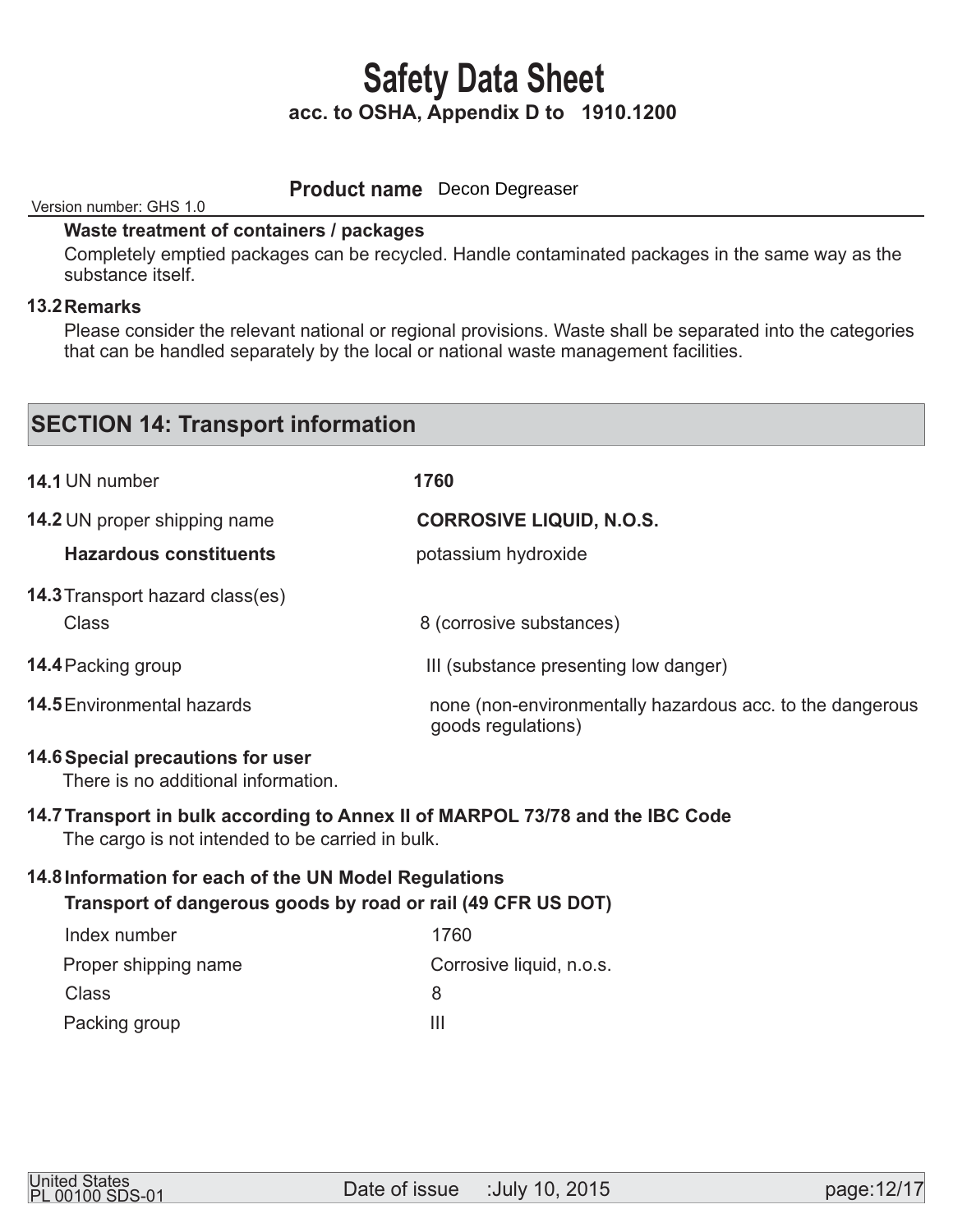| Version number: GHS 1.0                                          | <b>Product name</b> Decon Degreaser |                          |             |
|------------------------------------------------------------------|-------------------------------------|--------------------------|-------------|
| Danger label(s)                                                  |                                     | 8                        |             |
|                                                                  |                                     |                          |             |
| Special provisions (SP)                                          |                                     | lb3, T7, Tp1, TP28       |             |
| <b>EGR No</b>                                                    |                                     | 154                      |             |
| <b>International Maritime Dangerous Goods Code (IMDG)</b>        |                                     |                          |             |
| UN number                                                        |                                     | 1760                     |             |
| Proper shipping name                                             |                                     | CORROSIVE LIQUID, N.O.S. |             |
| <b>Class</b>                                                     |                                     | 8                        |             |
| Subsidiary risk (s)                                              |                                     |                          |             |
| Packing group                                                    |                                     | $\mathbf{III}$           |             |
| Danger label(s)                                                  |                                     | 8                        |             |
|                                                                  |                                     |                          |             |
| Special provisions (SP)<br>Excepted quantities (EQ)              |                                     | 223, 274<br>E1           |             |
| Limited quantities (LQ)                                          |                                     | 5L                       |             |
| EmS                                                              |                                     | $F-A, S-B$               |             |
| Stowage category                                                 |                                     | B                        |             |
| <b>International Civil Aviation Organization (ICAO-IATA/DGR)</b> |                                     |                          |             |
| <b>UN</b> number                                                 |                                     | 1760                     |             |
| Proper shipping name                                             |                                     | CORROSIVE LIQUID, N.O.S. |             |
| <b>Class</b>                                                     |                                     | 8                        |             |
| Packing group                                                    |                                     | $\mathop{\text{III}}$    |             |
| Danger label(s)                                                  |                                     | 8                        |             |
|                                                                  |                                     |                          |             |
| Special provisions (SP)                                          |                                     | A3                       |             |
| Excepted quantities (EQ)                                         |                                     | E1                       |             |
| Limited quantities (LQ)                                          |                                     | 1 <sub>L</sub>           |             |
| United States<br>PL 00100 SDS-01                                 | Date of issue                       | :July 10, 2015           | page: 13/17 |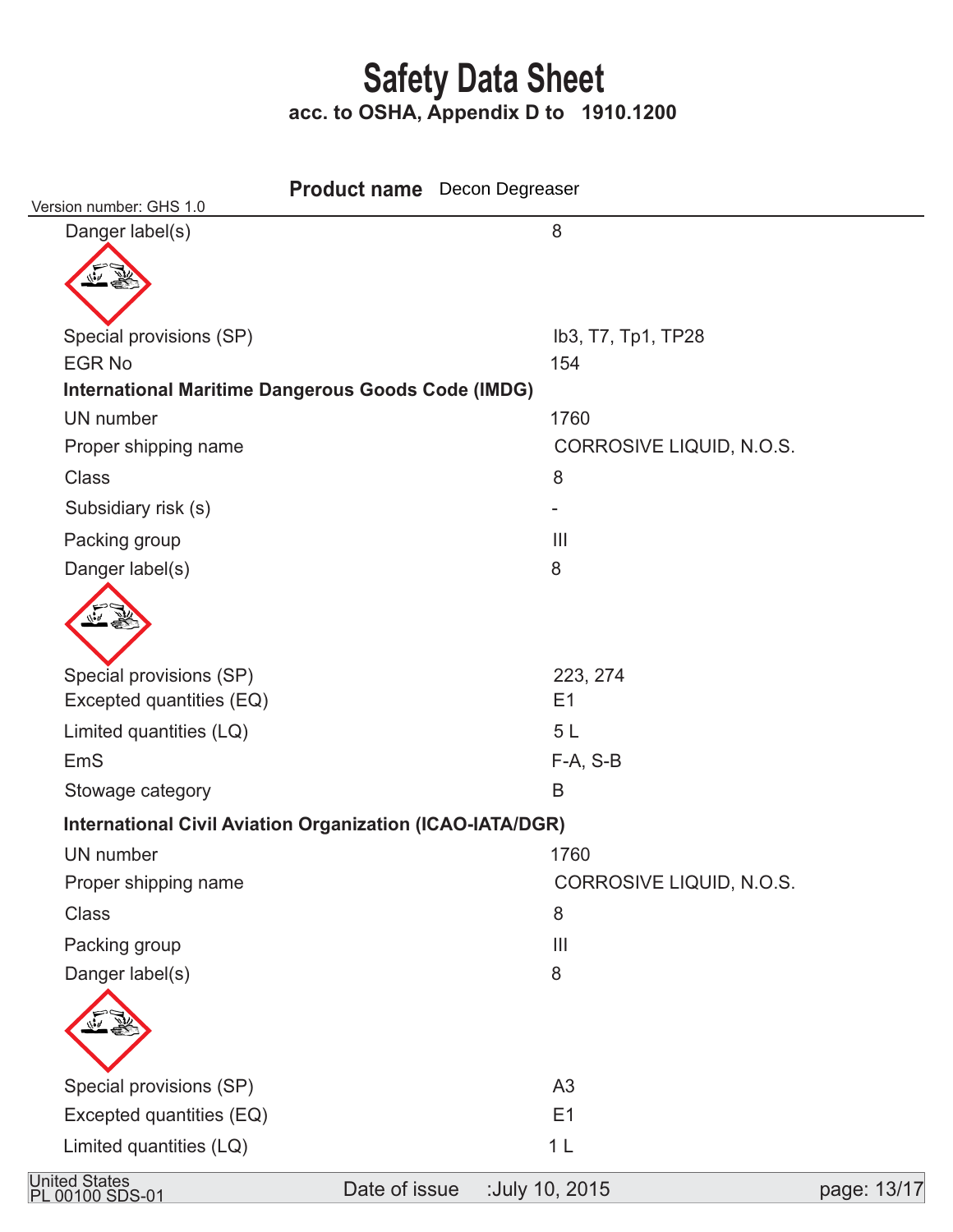**Product name** Decon Degreaser

Version number: GHS 1.0

### **SECTION 15: Regulatory information**

### **15.1 Safety, health and environmental regulations specific for the product in question National regulations (United States)**

### **Industry or sector specific available guidance(s) NPCA-HMIS<sup>®</sup> III**

Hazardous Materials Identification System (American Coatings Association)

| Category                         | <b>Rating</b> | <b>Description</b>                                                                                                                                                     |
|----------------------------------|---------------|------------------------------------------------------------------------------------------------------------------------------------------------------------------------|
| Chronic                          | $\star$       | Chronic (long-term) health effects may result from repeated<br>overexposure.                                                                                           |
| Health                           | 2             | Temporary or minor injury may occur.                                                                                                                                   |
| Flammability                     | 2             | Materials that must be moderately heated or exposed to rela-<br>tively high ambient temperatures before ignition can occur.                                            |
| Physical hazard                  | $\bf{0}$      | Materials that are normally stable, even under fire conditions,<br>and will not react with water, polymerize, decompose, condense, I<br>or self-react. Non-explosives. |
| Personal protective<br>equipment |               |                                                                                                                                                                        |

### **NFPA® 704**

 National Fire Protection Association: Standard System for the Identification of the Hazards of Materials for Emergency Response (United States) National Fire Protection Association (United States)

| Category       | Degree of<br>hazard | <b>Description</b>                                                                                                          |
|----------------|---------------------|-----------------------------------------------------------------------------------------------------------------------------|
| Flammability   | 2                   | Materials that must be moderately heated or exposed to rela-<br>tively high ambient temperatures before ignition can occur. |
| Health         | 2                   | Materials that, under emergency conditions, can cause tempo-<br>rary incapacitation or residual injury.                     |
| Instability    | $\boldsymbol{0}$    | Materials that are normally stable, even under fire conditions.                                                             |
| Special hazard |                     |                                                                                                                             |

Date of issue :July 10, 2015 United States PL 00100 SDS-01

page: 14/17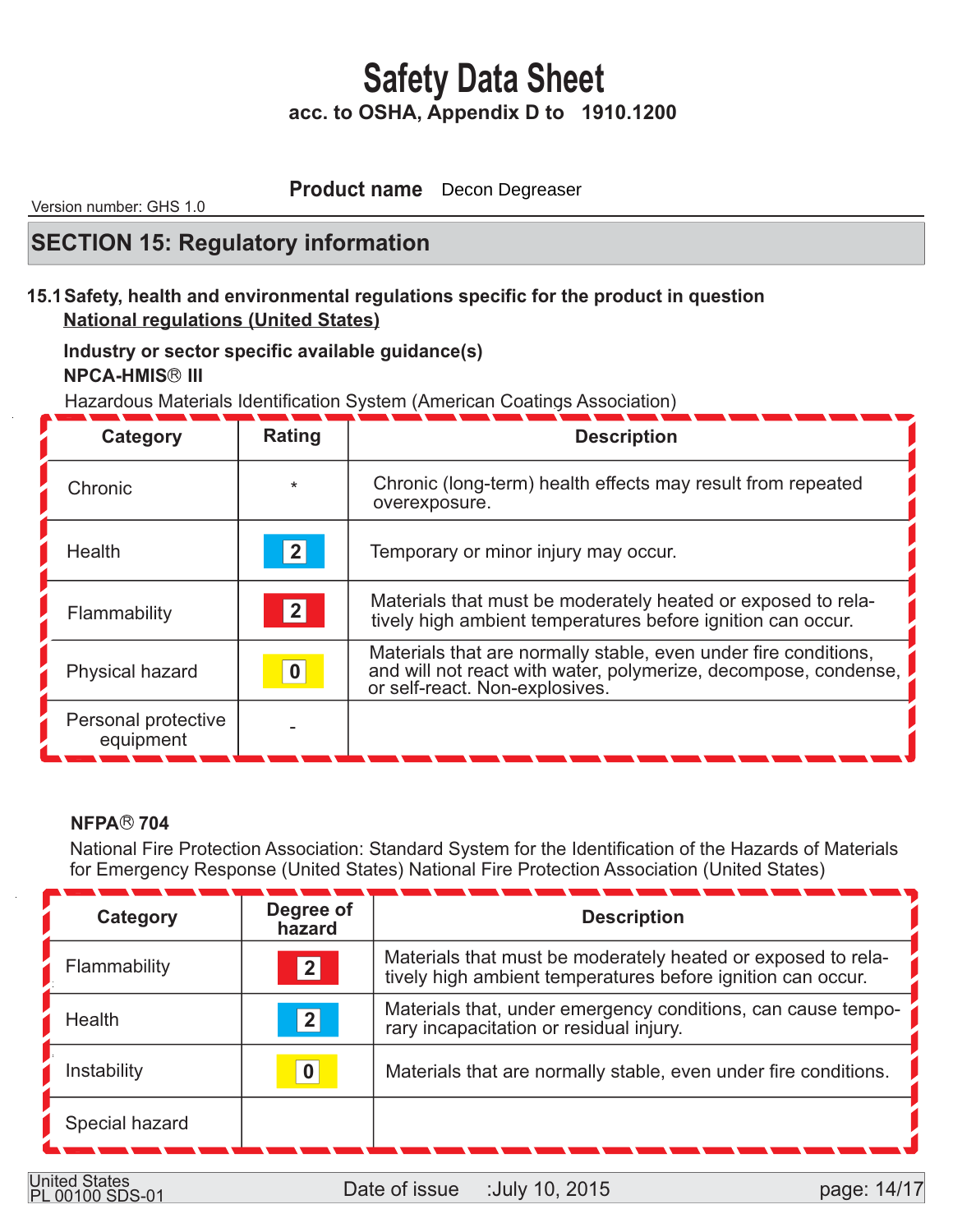**Classification according to GHS (1272/2008/EC,CLP) Hazard class**  Flammable liquids Cat. 4 Cat. 1 Cat. 2 Cat. 2 (Flam. Liq. 4) (Met. Corr. 1) (Skin Irrit. 2) (Eye Irrit. 2) Corrosive to metals Skin corrosion/irritation Serious eye damage/eye irritation  **Category Hazard class and category Relevant European Union (EU) safety, health and environmental provisions** Version number: GHS 1.0 **Product name** Decon Degreaser

### **SECTION 16: Other information**

### **Abbreviations and acronyms 16.1**

| Abbr.                   | <b>Descriptions of used abbreviations</b>                                                                                                                                          |
|-------------------------|------------------------------------------------------------------------------------------------------------------------------------------------------------------------------------|
| 29 CFR OSHA             | 29 CFR § 1910.1001 - Occuptional Safety and Health Standards: Toxic and Hazardous Substances<br>(permissible exposure limits)                                                      |
| 49 CFR US<br><b>DOT</b> | 49 CFR \$40 U.S. Department of Transportation                                                                                                                                      |
| Acute Tox.              | acute toxicity                                                                                                                                                                     |
| <b>ADR</b>              | Accord europeen relatif au transport international des marchandises dangereuses par route (European<br>Agreement concerning the International Carriage of Dangerous Goods by Road) |
| <b>ATE</b>              | <b>Acute Toxicity Estimate</b>                                                                                                                                                     |
| <b>BCF</b>              | <b>BioConcentration Factor</b>                                                                                                                                                     |
| <b>BOD</b>              | <b>Biochemical Oxygen Demand</b>                                                                                                                                                   |
| CAS                     | <b>Chemical Abstracts Service</b>                                                                                                                                                  |
| <b>CLP</b>              | Regulation (EC) No 1272/2008 on classification, labeling and packaging of substances and mixtures                                                                                  |
| <b>CMR</b>              | Carcinogenic, Mutagenic or toxic for Reproduction                                                                                                                                  |
| COD                     | Chemical oxygen demand                                                                                                                                                             |
| <b>DMEL</b>             | <b>Derived Minimal Effect Level</b>                                                                                                                                                |
| <b>DNEL</b>             | Derived No-Effect Level                                                                                                                                                            |
| EmS                     | <b>Emergency Schedule</b>                                                                                                                                                          |

Date of issue :July 10, 2015 United States PL 00100 SDS-01

page: 15/17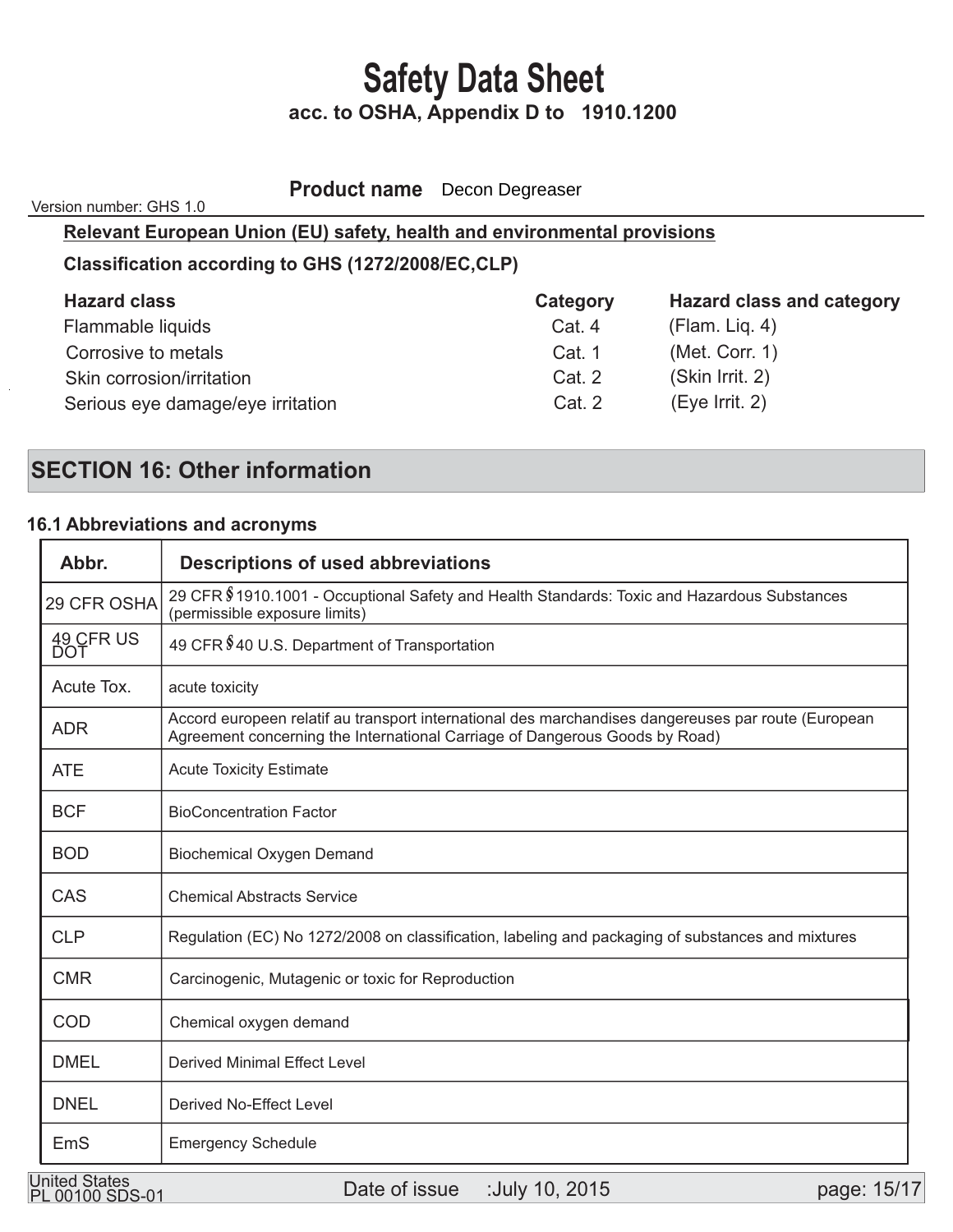### **Product name** Decon Degreaser

### Version number: GHS 1.0

| <b>Abbreviations and acronyms</b> |                                                                                                                                           |  |
|-----------------------------------|-------------------------------------------------------------------------------------------------------------------------------------------|--|
| Abbr.                             | <b>Descriptions of used abbreviations</b>                                                                                                 |  |
| <b>ERG No</b>                     | Emergency Response Guidebook - Number                                                                                                     |  |
| Eye Dam.                          | seriously damaging to the eye                                                                                                             |  |
| Eye Irrit.                        | irritant to the eye                                                                                                                       |  |
| Flam. Liq.                        | Flammable liquid                                                                                                                          |  |
| <b>GHS</b>                        | "Globally Harmonized System of Classification and Labelling of Chemicals" developed by the United<br><b>Nations</b>                       |  |
| <b>IARC</b><br>Monographs         | IARC Monographs on the Evaluation of Carcinogenic Risks to Humans                                                                         |  |
| <b>IATA/DGR</b>                   | Dangerous Goods Regulations (DGR) for the air transport (IATA)                                                                            |  |
| <b>ICAO</b>                       | International Civil Aviation Organization                                                                                                 |  |
| <b>IMDG</b>                       | International Maritime Dangerous Goods Code                                                                                               |  |
| log KOW                           | n-octanol/water                                                                                                                           |  |
| <b>MARPOL</b>                     | International Convention for the Prevention of Pollution from Ships (abbr. of "Marine Pollutant)                                          |  |
| Met. Corr.                        | Corrosive to metals                                                                                                                       |  |
| NFPA®704                          | National Fire Protection Association: System for the Identification of the Hazards of Materials<br>for Emergency Response (United States) |  |
| NPCA-HMIS®<br>Ш                   | National Paint and Coatings Association: Hazardous Materials Identification System-HMIS®III, Third Edition                                |  |
| <b>OSHA</b>                       | Occupational Safety and Health Administration (United States)                                                                             |  |
| <b>PBT</b>                        | Persistent, Bioaccumulative and Toxic                                                                                                     |  |
| <b>PNEC</b>                       | <b>Predicted No-Effect Concentration</b>                                                                                                  |  |
| ppm                               | parts per million                                                                                                                         |  |
| Skin Corr.                        | Corrosive to Skin                                                                                                                         |  |
| Skin Irrit.                       | <b>Irritant to Skin</b>                                                                                                                   |  |
| vPvB                              | very Persistent and very Bioaccumulative                                                                                                  |  |

Date of issue :July 10, 2015 United States PL 00100 SDS-01